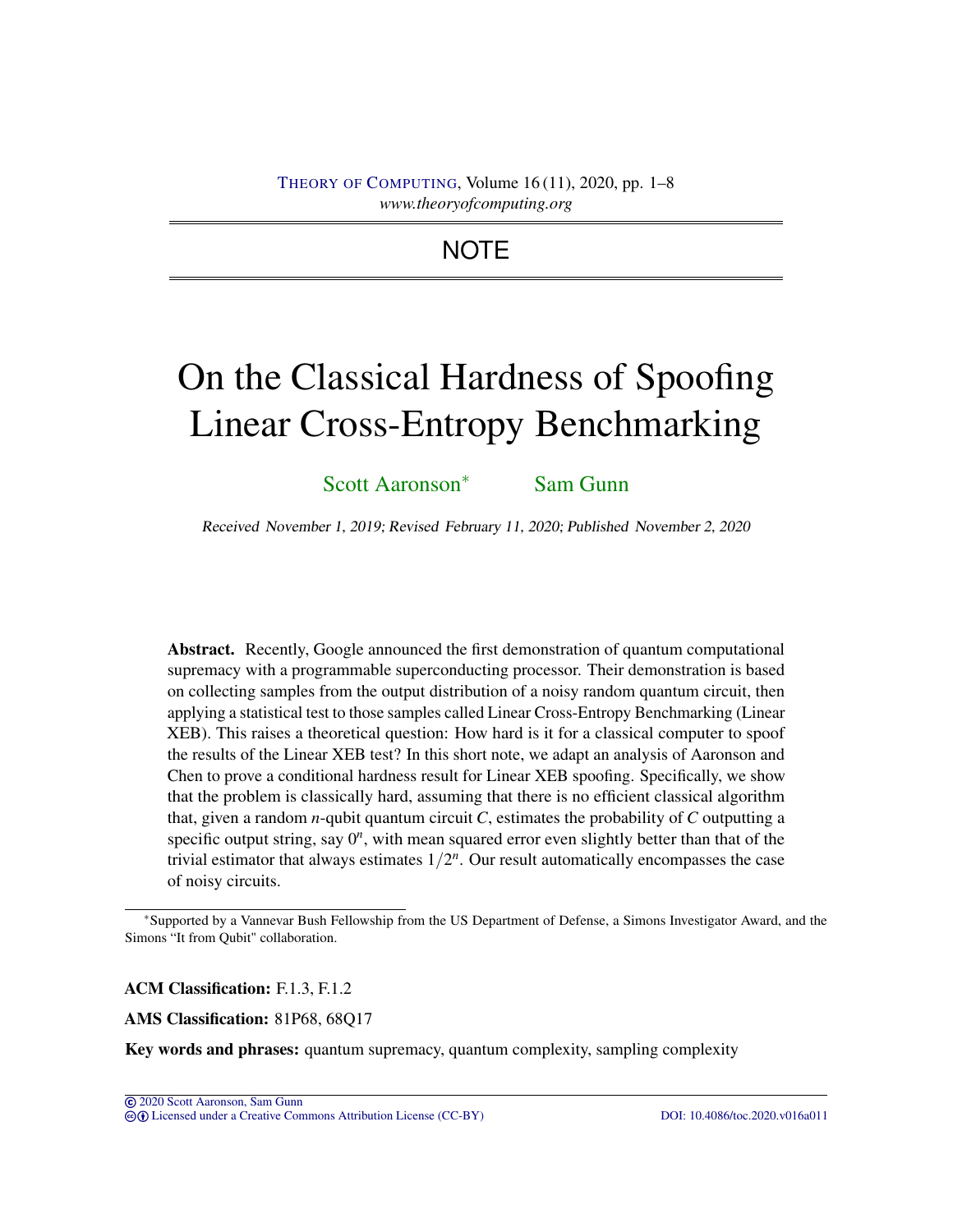## <span id="page-1-0"></span>1 Introduction

Quantum computational supremacy refers to the solution of a well-defined computational task by a programmable quantum computer in significantly less time than is required by the best known algorithms running on existing classical computers, for reasons of asymptotic scaling. It is a prerequisite for useful quantum computation, and is therefore seen as a major milestone in the field. The task of sampling from random quantum circuits (called RCS) is one proposal for achieving quantum supremacy [\[4,](#page-5-0) [5,](#page-6-2) [2\]](#page-5-1). Unlike other proposals such as Boson Sampling [\[1\]](#page-5-2) and Commuting Hamiltonians [\[6\]](#page-6-3), RCS involves a universal quantum computer – one theoretically capable of applying any unitary transformation. Furthermore, RCS currently appears to be the easiest proposal to implement at a large enough scale to demonstrate quantum supremacy.

A research team based at Google has announced a demonstration of quantum computational supremacy, by sampling the output distributions of random quantum circuits [\[3\]](#page-5-3). To verify that their circuits were working correctly, they tested their samples using Linear Cross-Entropy Benchmarking (Linear XEB). This test simply checks that the observed samples tend to concentrate on the outputs that have higher probabilities under the ideal distribution for the given quantum circuit. More formally, given samples  $z_1, \ldots, z_k \in \{0, 1\}^n$ , Linear XEB entails checking that  $\mathbb{E}_i[P(z_i)]$  is greater than some threshold  $b/2^n$ , where  $P(z)$  is the probability of observing *z* under the ideal distribution. In the regime of 40-50 qubits, these probabilities can be calculated by a classical supercomputer with enough time.

While there is some support for the conjecture that no classical algorithm can efficiently sample from the output distribution of a random quantum circuit [\[5\]](#page-6-2), less is known about the hardness of directly spoofing a test like Linear XEB. Results about the hardness of sampling are not quite results about the hardness of spoofing Linear XEB; a device could score well on Linear XEB while being far from correct in total variation distance by, for example, always outputting the items with the *k* highest probabilities.

Under the assumption that the noise in the device is purely "depolarizing" – that a sample from the circuit was sampled correctly with probability *b*−1 and otherwise sampled uniformly at random – there is stronger evidence that it is difficult to spoof Linear XEB. Namely, if there is a classical algorithm for sampling from a quantum circuit with perfectly depolarizing noise in time *T*, then with the help of an all-powerful but untrusted prover, one can calculate a good estimate for output probabilities in time  $10T/(b-1)$  with high probability over circuits. Together with results of [\[9\]](#page-6-4), it follows that under the Strong Exponential Time Hypothesis there is a quantum circuit from which one cannot classically sample with depolarizing noise in time  $(b-1)2^{(1-o(1))n}$  [\[3\]](#page-5-3). We are unaware of any evidence that does not depend on such a strong assumption about the noise.

However, Aaronson and Chen were able to prove the hardness of a different, related verification procedure from a strong *hardness* assumption they called the Quantum Threshold Assumption (QUATH) [\[2\]](#page-5-1). Informally, QUATH states that it is impossible for a polynomial-time classical algorithm to guess whether a specific output string like  $0<sup>n</sup>$  has greater-than-median probability of being observed as the output of a given *n*-qubit quantum circuit, with success probability  $1/2 + \Omega(1/2^n)$ . They went on to investigate algorithms for breaking QUATH by estimating the output amplitudes of quantum circuits. For certain classes of circuits, output amplitudes can be efficiently calculated, but in general even efficiently sampling from the output distribution is impossible unless the polynomial hierarchy collapses [\[1,](#page-5-2) [6\]](#page-6-3). Aaronson and Chen found an algorithm for calculating amplitudes of arbitrary circuits that runs in time  $d^{O(n)}$  and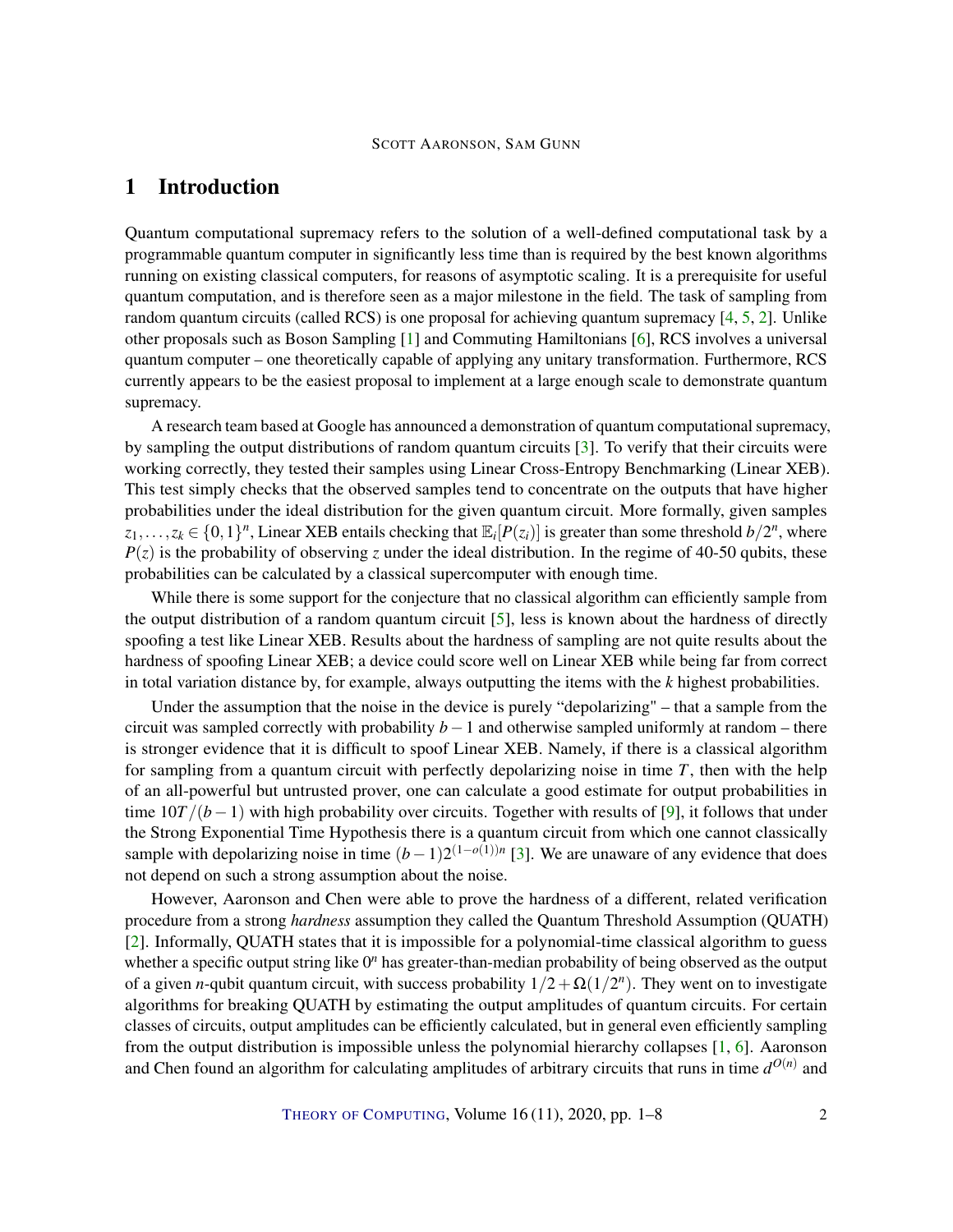#### <span id="page-2-0"></span>ON THE CLASSICAL HARDNESS OF SPOOFING LINEAR CROSS-ENTROPY BENCHMARKING

 $poly(n, d)$  space, where *d* is the circuit depth. This is now used in some state-of-the-art simulations, but is still too slow and of the wrong form to violate QUATH for larger circuits, as there is no way to trade the accuracy for polynomial-time efficiency.

Here, we formulate a slightly different assumption that we call XQUATH and show that it implies the hardness of spoofing Linear XEB. Like QUATH, the new assumption is quite strong, but makes no reference to sampling. In particular, while we don't know a reduction, refuting XQUATH seems essentially as hard as refuting QUATH. Note that our result says nothing, one way or the other, about the possibility of improvements to algorithms for calculating amplitudes. It just says that there's nothing particular to spoofing Linear XEB that makes it easier than nontrivially estimating amplitudes.

Indeed, since the news of the Google group's success broke, at least four results have potentially improved on the classical simulation efficiency, beyond what Google had considered. First, Gray and Kourtis were able to optimize tensor network contraction methods to obtain a faster classical amplitude estimator, though it is not competitive for calculating millions of amplitudes at once [\[7\]](#page-6-5). Second, Pednault et al. argued that, by using secondary storage, the largest existing classical supercomputers should be able to simulate the experiments done at Google in a few days [\[11\]](#page-6-6). Third, Napp et al. produced an efficient algorithm for approximately simulating average-case quantum circuits from a certain distribution of *constant* depth circuits, which is impossible to efficiently exactly simulate classically in the worst-case unless the polynomial hierarchy collapses [\[10\]](#page-6-7). This algorithm is not efficient for circuits as deep as those used by the Google team. Fourth, Zhou et al. used tensor network algorithms to simulate circuits as large as in the Google experiment, but with different 2-qubit gates that were easier to simulate [\[12\]](#page-6-8). Our result provides some explanation for why these improvements had to target the general problem of amplitude estimation, rather than doing anything specific to the problem of spoofing Linear XEB.

## 2 Preliminaries

Throughout this note we will refer to random quantum circuits. Our results apply to circuits chosen from any distribution D over circuits on *n* qubits that is unaffected by appending NOT gates to any subset of the qubits at the end of the circuit.<sup>1</sup> For every such distribution there is a corresponding version of XQUATH. For instance, we could consider a distribution where *d* alternating layers of random single- and neighboring two-qubit gates are applied to a square lattice of *n* qubits, similar to the Google experiment. Note that the actual distribution in the Google experiment might have been affected by appending NOT gates, but they could have applied random NOT gates to the end of their circuits classically and achieved the same fidelity. If circuits from  $D$  include randomly-chosen NOT gates in the final layer, then  $D$ obviously satisfies our condition.

Our assumption XQUATH states that no efficient classical algorithm can estimate the probability of such a random circuit  $C$  outputting  $0<sup>n</sup>$ , with mean squared error even slightly lower than the trivial algorithm that always estimates  $1/2^n$ .

Definition 2.1 (XQUATH, or Linear Cross-Entropy Quantum Threshold Assumption). There is no polynomial-time classical algorithm that takes as input a quantum circuit  $C \leftarrow \mathcal{D}$  and produces an

THEORY OF C[OMPUTING](http://dx.doi.org/10.4086/toc), Volume 16 (11), 2020, pp. 1–8 3

<sup>&</sup>lt;sup>1</sup>We will also assume that there is an efficient procedure for converting  $C \leftarrow \mathcal{D}$  to a new, identically distributed,  $C'$  with NOT gates applied to select outputs on *C*.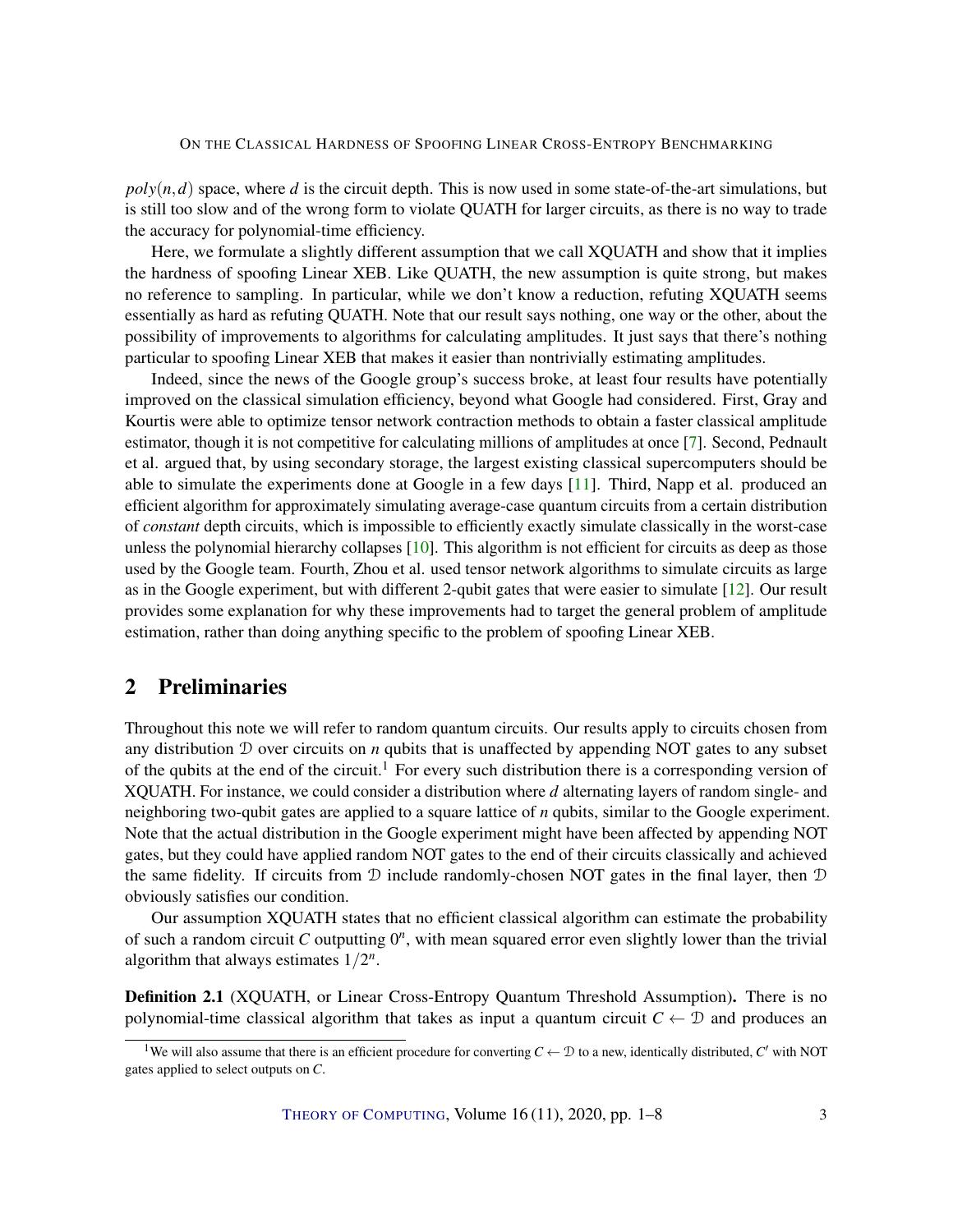#### SCOTT AARONSON, SAM GUNN

<span id="page-3-0"></span>estimate *p* of  $p_0 = Pr[C$  outputs  $0^n]$  such that<sup>2</sup>

$$
\mathbb{E}[(p_0 - p)^2] = \mathbb{E}[(p_0 - 2^{-n})^2] - \Omega(2^{-3n})
$$

where the expectations are taken over circuits *C* as well as the algorithm's internal randomness.

The simplest way to attempt to refute XQUATH might be to hope that *C* is near to a circuit that is classically simulable  $-$  e.g., if  $C$  contains only near-Clifford gates. However, the fraction of such circuits will decay exponentially with the number of *gates* in the circuit, rather than the number of qubits. Alternatively, one might try  $k$  random Feynman paths of the circuit, all of which terminate at  $0<sup>n</sup>$ , and take the empirical mean over their contributions to the amplitude. This approach will similarly only yield an improvement in mean squared error over the trivial algorithm that decays exponentially with the number of gates. When the number of gates is much larger than 3*n*, as in the Google experiment, it is clear that these approaches cannot violate XQUATH. Even the best existing quantum simulation algorithms do not appear to significantly help in refuting XQUATH for reasonable circuit distributions.

The problem XHOG is to generate outputs of a given quantum circuit that have high expected squared-magnitude amplitudes. These outputs are required to be distinct for reasons that will become clear in the proof of Theorem 1.

Problem 2.2 (XHOG, or Linear Cross-Entropy Heavy Output Generation). Given a circuit *C*, generate *k* distinct samples  $z_1, \ldots, z_k$  such that  $\mathbb{E}_i[|\langle z_i | C | 0^n \rangle|^2] \geq b/2^n$ .

The interesting case is when  $b > 1$ , and we will generally think of *b* as a constant. Without faulttolerance, *b*−1 will quickly become very small for circuits larger than the experiment can handle. This is a difficulty of applying complexity theory to finite experiments, which fail when the problem instance is too large.

When the depth is large enough, the output probabilities  $p$  of almost all circuits are empirically observed to be accurately described by the distribution  $2^n e^{-2^n p}$ , although this has only been rigorously proven in some special cases [\[3,](#page-5-3) [4,](#page-5-0) [8\]](#page-6-9). Under this assumption, for observed outputs *z* from ideal circuits  $C \leftarrow \mathcal{D}$  we have

$$
\mathbb{E}[|\langle z|C|0^n\rangle|^2] \approx \int_0^\infty \frac{x}{2^n} x e^{-x} dx = \frac{2}{2^n}
$$

So we expect an ideal circuit to solve XHOG with  $b \approx 2$ , and a noisy circuit to solve XHOG with *b* slightly larger than 1. Theorem 1 says that, assuming XQUATH, solving XHOG with  $b > 1$  is hard to do classically with many samples and high probability. For completeness, we show in the Appendix that with Google's number of samples and estimated circuit fidelity, they would be expected to solve XHOG with sufficiently high probability.

## 3 The Reduction

We now provide a reduction from the problem in XQUATH to XHOG. Since we only call the XHOG algorithm once in the reduction, and all other steps are efficient, solving XHOG actually requires as many computational steps as solving the problem in XOUATH, minus  $O(k)$ .

<sup>&</sup>lt;sup>2</sup>The reason for the bound being  $2^{-3n}$  will emerge from our analysis.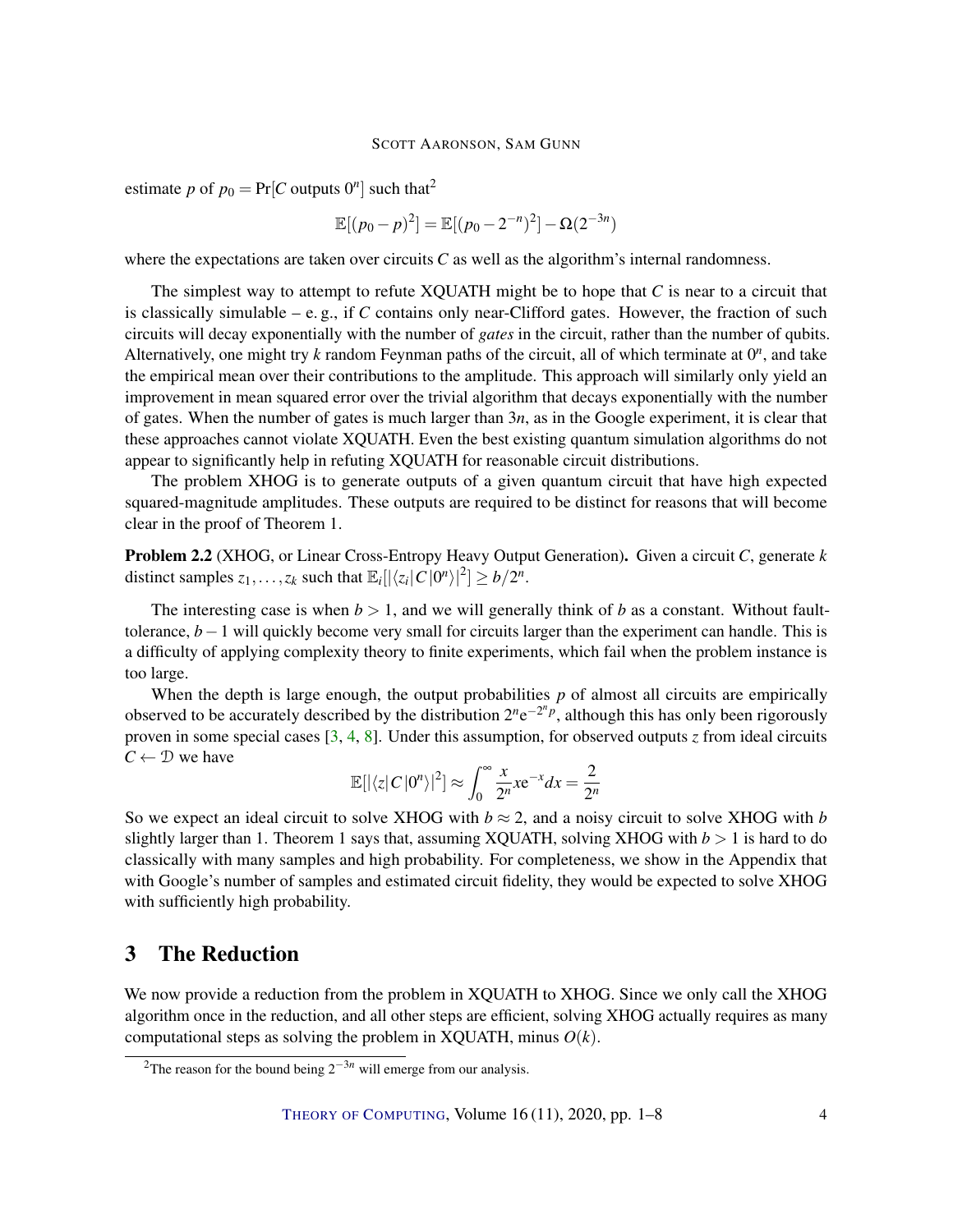Theorem 3.1. *Assuming XQUATH, no polynomial-time classical algorithm can solve XHOG with probability*  $s > \frac{1}{2} + \frac{1}{2b}$ *, and* 

$$
k \ge \frac{1}{((2s-1)b-1)(b-1)}.
$$

*With b* =  $1 + \delta$  *and*  $s = \frac{1}{2} + \frac{1}{2b} + \epsilon$ *, the right-hand side is approximately*  $1/2\epsilon\delta$ *.* 

*Proof.* Suppose that *A* is a classical algorithm solving XHOG with the parameters above. Given a quantum circuit  $C \leftarrow D$ , first draw a uniformly random  $z \in \{0,1\}^n$ , and apply NOT gates at the end of *C* on qubits *i* where  $z_i = 1$  to get a circuit *C'*. According to our assumption on  $D$ , *C'* is distributed exactly the same as *C*, even conditioned on a particular *z*. Also,  $\langle 0^n | C | 0^n \rangle = \langle z | C' | 0^n \rangle$ , so  $Pr[C$  outputs  $0^n] = Pr[C'$  outputs *z*]. Call this probability  $p_0$ .

Run *A* on input *C*<sup> $\prime$ </sup> to get  $z_1, \ldots, z_k$  with  $\mathbb{E}_i[|\langle z_i | C | 0^n \rangle|^2] \geq b2^{-n}$  (when *A* succeeds). If  $z \in \{z_i\}$ , then our algorithm outputs  $p = b2^{-n}$ ; otherwise it outputs  $p = 2^{-n}$ .

Let  $X = (p_0 - 2^{-n})^2 - (p_0 - p)^2$ . Then

$$
\mathbb{E}[X \mid z \in \{z_i\} \text{ and } A \text{ succeeded}] = 2 \cdot 2^{-n} (b-1) \cdot \mathbb{E}[p_0 \mid z \in \{z_i\} \text{ and } A \text{ succeeded}] + 2^{-2n} (1 - b^2)
$$
  
\n
$$
\geq 2 \cdot 2^{-n} (b-1) (b2^{-n}) + 2^{-2n} (1 - b^2)
$$
  
\n
$$
= 2^{-2n} (b-1)^2
$$
  
\n
$$
\mathbb{E}[X \mid z \in \{z_i\} \text{ and } A \text{ failed}] = 2 \cdot 2^{-n} (b-1) \cdot \mathbb{E}[p_0 \mid z \in \{z_i\} \text{ and } A \text{ failed}] + 2^{-2n} (1 - b^2)
$$
  
\n
$$
\geq -2^{-2n} (b^2 - 1)
$$

Since  $\mathbb{E}[X \mid z \notin \{z_i\}] = 0$ , and since *z* is uniformly random even conditioned on the output of *A* and its success or failure,

$$
\mathbb{E}[X] = 2^{-n}ks \cdot \mathbb{E}[X \mid z \in \{z_i\} \text{ and } A \text{ succeeded}]
$$
  
+2^{-n}k(1-s) \cdot \mathbb{E}[X \mid z \in \{z\_i\} \text{ and } A \text{ failed}]  

$$
\geq 2^{-3n}k((2s-1)b-1)(b-1)
$$

which is  $\Omega(2^{-3n})$  as long as  $k \geq 1/((2s-1)b-1)(b-1)$ . This completes the proof.

One simple instance of the theorem is to take  $s = \frac{3}{4} + \frac{1}{4b}$  and  $k = 2(b-1)^{-2}$ . Note that even with  $s = 1$ , we need  $k \ge (b-1)^{-2}$  samples for the proof to work.

In fact, if the number of samples *k* is much smaller than  $(b-1)^{-2}$ , then even sampling uniformly at random would pass XHOG with non-negligible probability. This can be seen using the Kullback-Leibler (KL) divergence: For a single sample,

$$
KL(e^{-p}, pe^{-p}) \approx \int_0^{\infty} e^{-p} (b(p-1) - p + 2) \log(b(p-1) - p + 2) dp
$$

It is not hard to calculate that the Taylor expansion of the above around  $b = 1$  is  $(b-1)^2/2 + O((b-1)^3)$ . By additivity, the KL divergence for *k* samples is approximately  $k(b-1)^2/2$ . By Pinsker's inequality, the total variation distance is at most

$$
\sqrt{k(b-1)^2/4}
$$

THEORY OF C[OMPUTING](http://dx.doi.org/10.4086/toc), Volume  $16(11)$ , 2020, pp.  $1-8$  5

 $\Box$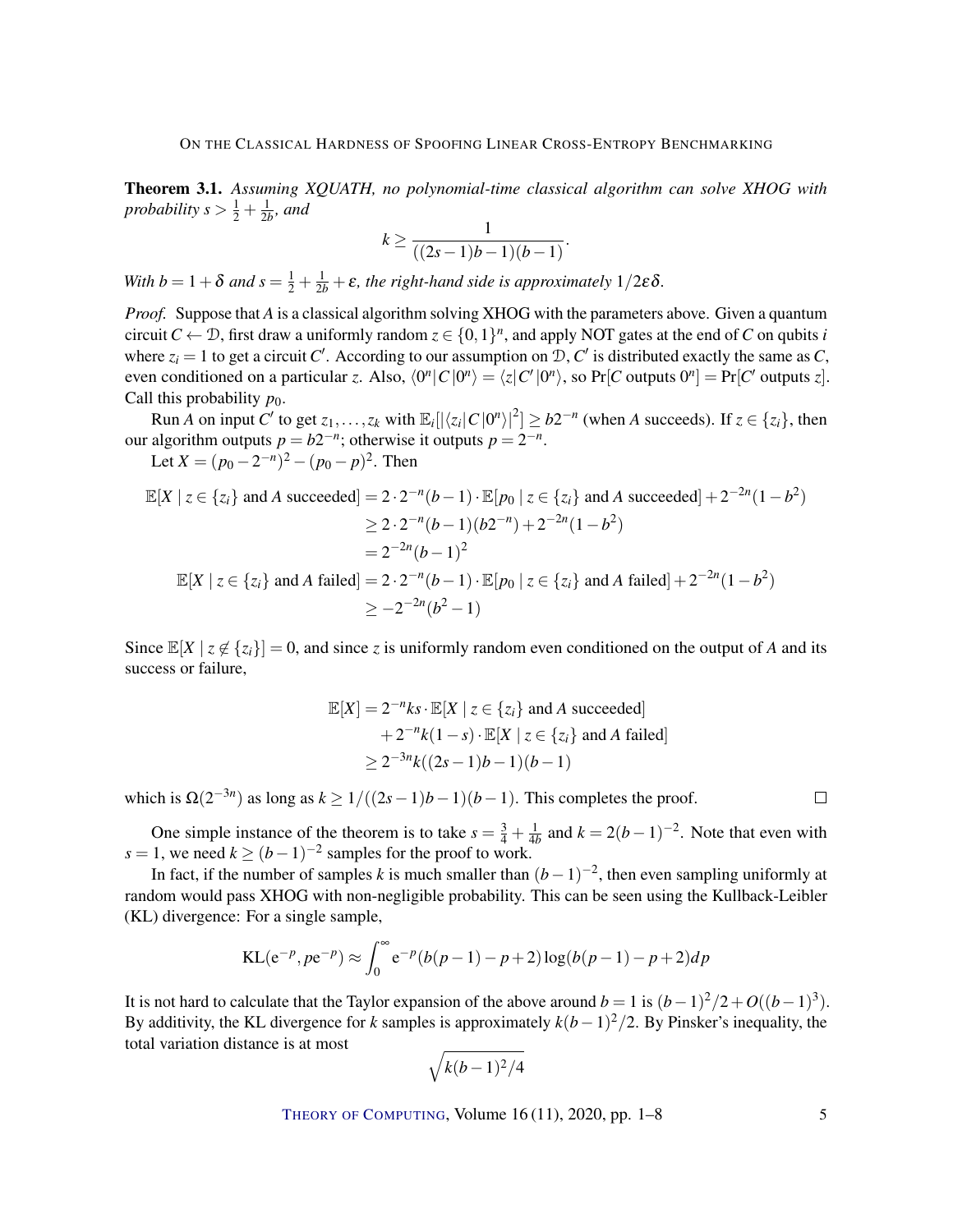#### SCOTT AARONSON, SAM GUNN

Therefore, in order to have total variation distance independent of *b*, one needs  $k \approx (b-1)^{-2}$ .

Finally, we would like to be confident that one is solving XHOG with sufficiently high probability *s* for Theorem 1 to apply, without having to perform the experiment enough times to verify this directly. This is easy to address under mild assumptions. Let  $Y = |\langle z| C |0^n \rangle|^2$ , where *z* is sampled from our XHOG device which was given  $C \leftarrow D$ . Assuming  $\mathbb{E}[Y] \ge (2b-1)/2^n$ , Chebyshev's inequality shows that

$$
\Pr[\bar{Y}_k \le b/2^n] \le \Pr[|\bar{Y}_k - \mathbb{E}[Y]| \ge (b-1)/2^n] \le \frac{(\sigma 2^n)^2}{k^2(b-1)^2}
$$

when *Y* has standard deviation bounded by  $\sigma$  and  $\bar{Y}_k$  is the empirical mean of *k* samples of *Y*. So, as long as  $\sigma = O(2^{-n})$ , one only needs  $\Omega((b-1)^{-2})$  samples – a condition we already used to prove Theorem 1.

## 4 Open Problems

We conclude with two open problems related to our reduction.

- Can the classical hardness of spoofing Linear XEB be based on a more secure assumption? Is there a similar assumption to XQUATH that is *equivalent* to the classical hardness of XHOG?
- Is XQUATH true? What is the relationship of XQUATH to QUATH?

## Acknowledgements

We thank Umesh Vazirani, Boaz Barak, Daniel Kane, Ryan O'Donnell, and Patrick Rall for helpful discussions on the subject of this note.

## References

- <span id="page-5-2"></span>[1] SCOTT AARONSON AND ALEX ARKHIPOV: The computational complexity of linear optics. *Theory of Computing*, 9(4):143–252, 2013. Preliminary version in [STOC'11.](https://doi.org/10.1145/1993636.1993682) [\[doi:10.4086/toc.2013.v009a004\]](http://dx.doi.org/10.4086/toc.2013.v009a004) [2](#page-1-0)
- <span id="page-5-1"></span>[2] SCOTT AARONSON AND LIJIE CHEN: Complexity-theoretic foundations of quantum supremacy experiments. In *Proc. 32nd Comput. Complexity Conf. (CCC'17)*, pp. 22:1–22:67, 2017. [\[doi:10.4230/LIPIcs.CCC.2017.22,](http://dx.doi.org/10.4230/LIPIcs.CCC.2017.22) [arXiv:1612.05903\]](http://arxiv.org/abs/1612.05903) [2](#page-1-0)
- <span id="page-5-3"></span>[3] FRANK ARUTE ET AL.: Quantum supremacy using a programmable superconducting processor. *Nature*, 574(7779):505–510, 2019. [\[doi:10.1038/s41586-019-1666-5\]](http://dx.doi.org/10.1038/s41586-019-1666-5) [2,](#page-1-0) [4](#page-3-0)
- <span id="page-5-0"></span>[4] SERGIO BOIXO, SERGEI V. ISAKOV, VADIM N. SMELYANSKIY, RYAN BABBUSH, NAN DING, ZHANG JIANG, MICHAEL J. BREMNER, JOHN M. MARTINIS, AND HARTMUT NEVEN: Characterizing quantum supremacy in near-term devices. *Nature Physics*, 14(6):595–600, 2018. [\[doi:10.1038/s41567-018-0124-x\]](http://dx.doi.org/10.1038/s41567-018-0124-x) [2,](#page-1-0) [4](#page-3-0)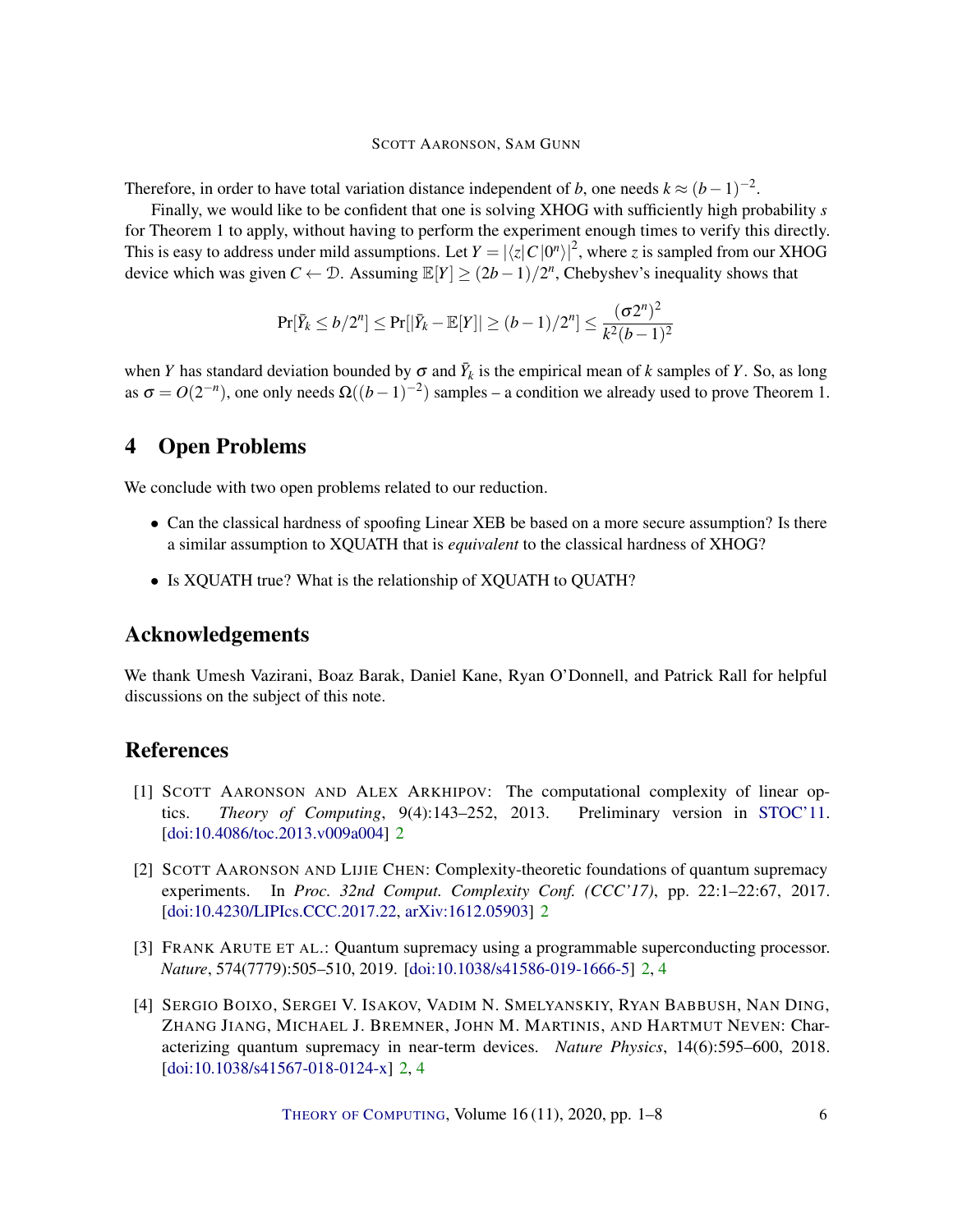ON THE CLASSICAL HARDNESS OF SPOOFING LINEAR CROSS-ENTROPY BENCHMARKING

- <span id="page-6-2"></span>[5] ADAM BOULAND, BILL FEFFERMAN, CHINMAY NIRKHE, AND UMESH VAZIRANI: On the complexity and verification of quantum random circuit sampling. *Nature Physics*, 15(2):159–163, 2019. Preliminary version in [ITCS'19.](https://doi.org/10.4230/LIPIcs.ITCS.2019.15) [\[doi:10.1038/s41567-018-0318-2\]](http://dx.doi.org/10.1038/s41567-018-0318-2) [2](#page-1-0)
- <span id="page-6-3"></span>[6] MICHAEL BREMNER, RICHARD JOZSA, AND DAN SHEPHERD: Classical simulation of commuting quantum computations implies collapse of the polynomial hierarchy. *Proc. Royal Soc. London Ser. A*, 467(2126):459–472, 2011. [\[arXiv:1005.1407\]](http://arxiv.org/abs/1005.1407) [2](#page-1-0)
- <span id="page-6-5"></span>[7] JOHNNIE GRAY AND STEFANOS KOURTIS: Hyper-optimized tensor network contraction, 2020. [\[arXiv:2002.01935\]](http://arxiv.org/abs/2002.01935) [3](#page-2-0)
- <span id="page-6-9"></span>[8] ARAM HARROW AND SAEED MEHRABAN: Approximate unitary *t*-designs by short random quantum circuits using nearest-neighbor and long-range gates. 2018. [\[arXiv:1809.06957\]](http://arxiv.org/abs/1809.06957) [4](#page-3-0)
- <span id="page-6-4"></span>[9] CUPJIN HUANG, MICHAEL NEWMAN, AND MARIO SZEGEDY: Explicit lower bounds on strong quantum simulation. *CoRR*, 2018. [\[arXiv:1804.10368\]](http://arxiv.org/abs/1804.10368) [2](#page-1-0)
- <span id="page-6-7"></span>[10] JOHN NAPP, ROLANDO L. LA PLACA, ALEXANDER M. DALZELL, FERNANDO G. S. L. BRAN-DAO, AND ARAM W. HARROW: Efficient classical simulation of random shallow 2D quantum circuits. 2019. [\[arXiv:2001.00021\]](http://arxiv.org/abs/2001.00021) [3](#page-2-0)
- <span id="page-6-6"></span>[11] EDWIN PEDNAULT, JOHN A. GUNNELS, GIACOMO NANNICINI, LIOR HORESH, AND ROBERT WISNIEFF: Leveraging secondary storage to simulate deep 54-qubit Sycamore circuits. 2019. [\[arXiv:1910.09534\]](http://arxiv.org/abs/1910.09534) [3](#page-2-0)
- <span id="page-6-8"></span>[12] YIQING ZHOU, E. MILES STOUDENMIRE, AND XAVIER WAINTAL: What limits the simulation of quantum computers?, 2020. [\[arXiv:2002.07730\]](http://arxiv.org/abs/2002.07730) [3](#page-2-0)

## <span id="page-6-0"></span>AUTHORS

Scott Aaronson Professor The University of Texas at Austin Austin, Texas, United States aaronson@cs.utexas.edu <https://www.scottaaronson.com/>

<span id="page-6-1"></span>Sam Gunn Ph. D. student The University of California at Berkeley Berkeley, California, United States gunn@cs.berkeley.edu <https://people.eecs.berkeley.edu/~gunn>

THEORY OF C[OMPUTING](http://dx.doi.org/10.4086/toc), Volume  $16(11)$ , 2020, pp.  $1-8$  7